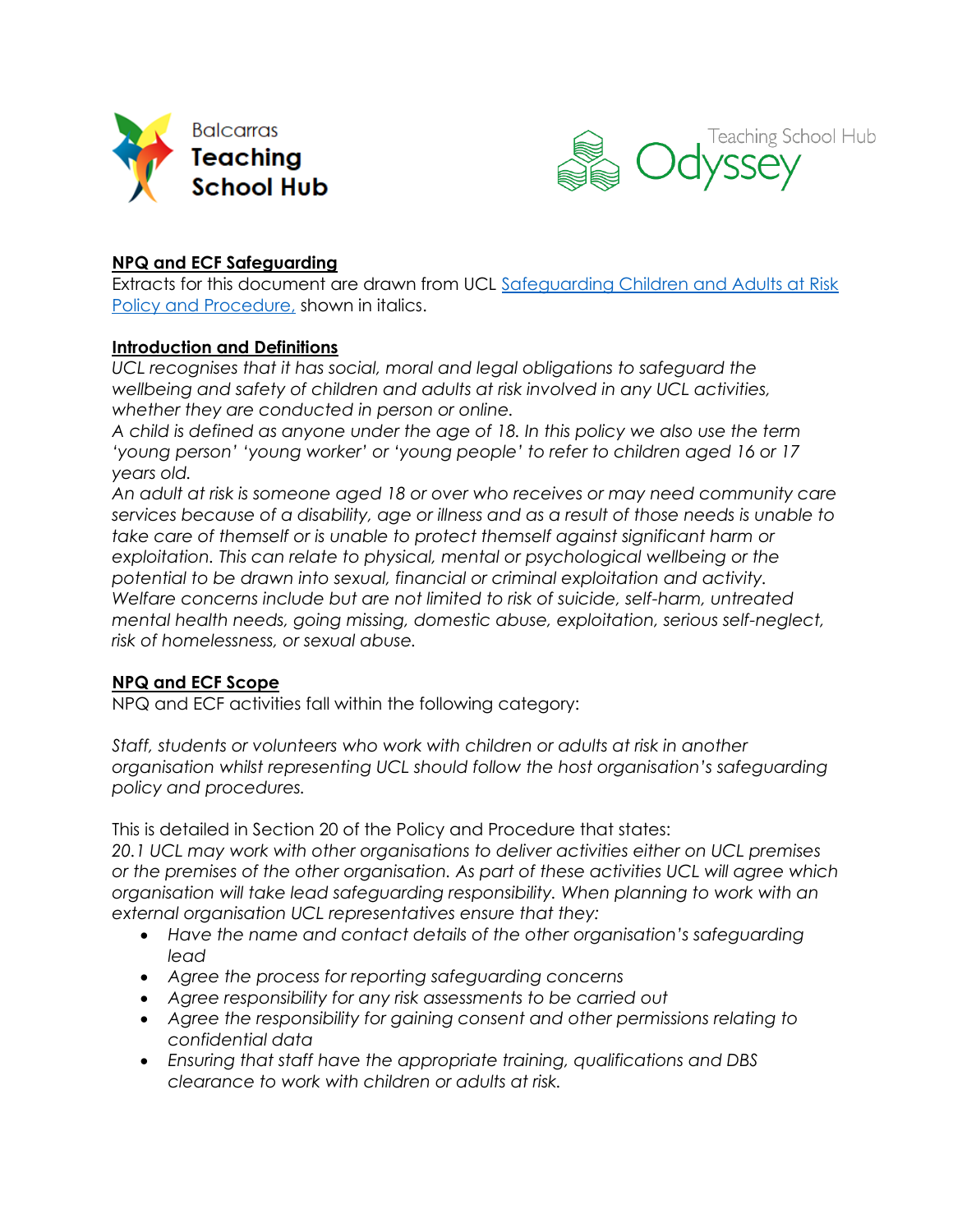*20.2 Where a UCL employee is accused of abuse the Designated Safeguarding Lead for staff will inform Camden Local Authority Designated Officer who will advise on who else should be informed if the employee also works somewhere else.*

## **Safeguarding provision**

### **UCL will:**

- Provide a named contact as the lead provider safeguarding lead, accessible through a contact form on the [UCL ECF website](https://www.ucl.ac.uk/ioe/departments-and-centres/departments/learning-and-leadership/early-career-framework)
- Maintain a single list of Delivery Partner safeguarding leads
- Provide Delivery Partners with a process for reporting safeguarding concerns
- Liaise a Delivery Partner who requests collaboration in formulating a risk assessment if this is deemed necessary
- Ensure that a Privacy Policy including data protection and Safeguarding Policy is consented to by all participants using UCL Extend
- When visiting for QA purposes, follow the safeguarding requirements of the school, college or other educational setting

# **The Delivery Partner will:**

- Provide a named contact as the Delivery Partner safeguarding lead
- Maintain a single list of facilitators employed or contracted directly by the Delivery Partner
- Provide participants with a process for reporting safeguarding concerns
- Formulate a risk assessment if this is deemed necessary
- When visiting for QA purposes, follow the safeguarding requirements of the school, college or other educational setting

### **The school will:**

- Have in place a safeguarding policy ratified by their Governing Body or Board of **Trustees**
- Provide the Delivery Partner with a named designated safeguarding lead
- Carry out DBS checks on serving staff participating in ECF or NPQs
- Maintain a single list that includes staff participating in ECF or NPQs

# **Reporting safeguarding concerns.**

All reporting from disclosure must, wherever possible, occur on the working day of disclosure or as soon as practicable from that point. All parties to this policy must ensure that documentation is securely stored and only accessible to the respect safeguarding lead.

### **In the event of a participant disclosing a safeguarding concern to a facilitator, Delivery Partner representative or UCL representative.**

- The facilitator or representative must inform the participant that they cannot promise confidentiality and may need to report the disclosure.
- The participant should be heard in a manner that is not interrogatory, does not lead the account and does not offer a judgement.
- The facilitator or representative should complete a safeguarding referral as soon as possible after the disclosure.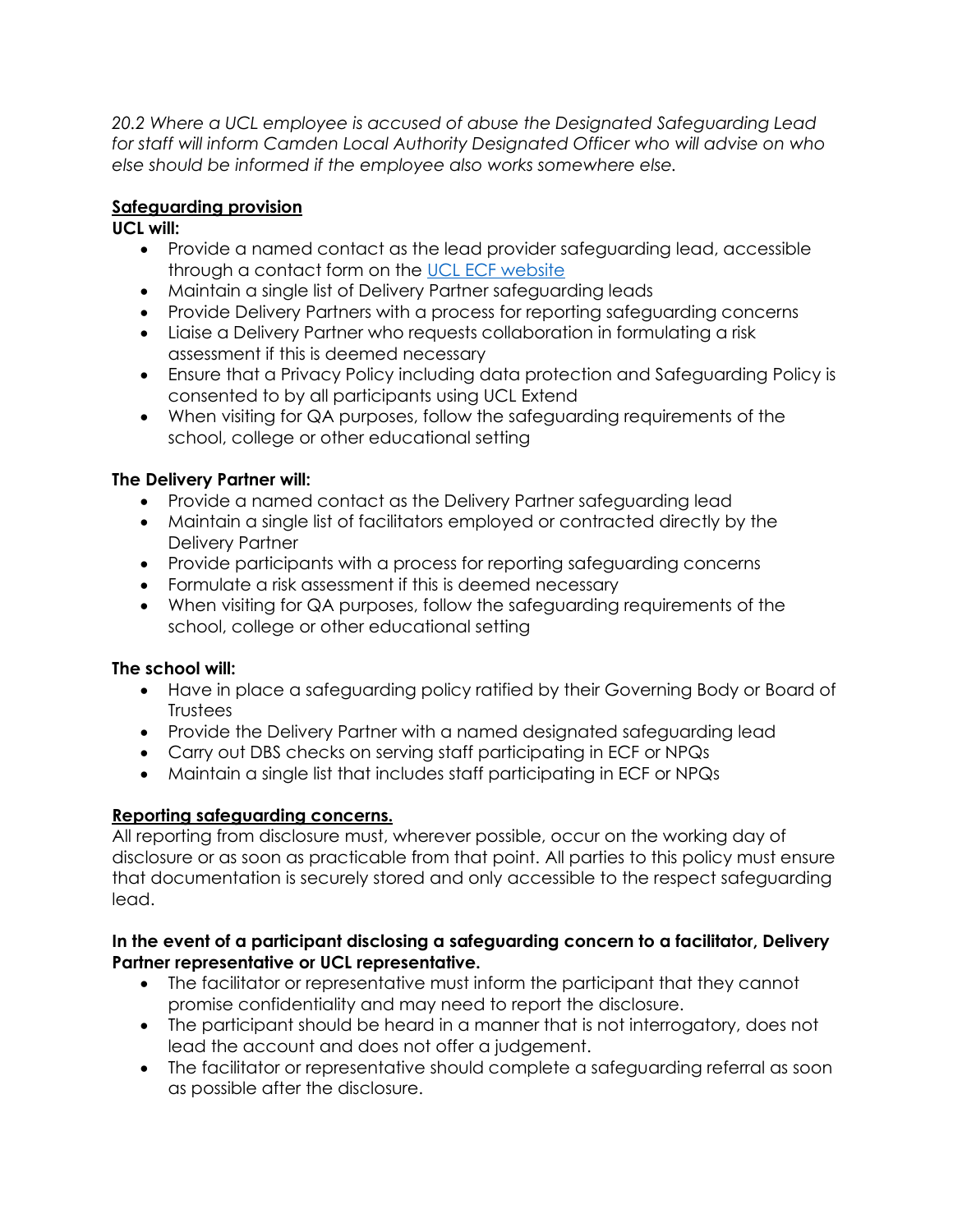- The referral should be sent to the Delivery Partner safeguarding lead named contact.
- The referral must not be retained or otherwise communicated by the facilitator or representative.
- The Delivery Partner safeguarding lead named contact should communicate the referral to the school designated safeguarding lead. The referral should be actioned in accordance with the school safeguarding policy. The two leads should agree a follow-up meeting to review the actions, which may include a risk assessment, taken by the school in response to the referral.
- The Delivery Partner safeguarding lead should notify the lead provider safeguarding lead that a referral has been generated, the name of the participant and their school. The two leads should agree an update meeting for a point after the Delivery Partner and school lead follow-up meeting.
- The referral and subsequent updates should be held by the Delivery Partner safeguarding lead only for so long as the matter remains open. When the school designated safeguarding lead confirms that that concern is closed only the school should retain the relevant documents.

### **In the event of a participant exhibiting behaviour or disclosing information that causes a facilitator, Delivery Partner representative or UCL representative to have cause for concern.**

- The facilitator or representative should complete a safeguarding referral as soon as possible after cause for concern occurs.
- The referral should be sent to the Delivery Partner safeguarding lead named contact.
- The referral must not be retained or otherwise communicated by the facilitator or representative.
- The Delivery Partner safeguarding lead named contact should communicate the referral to the school designated safeguarding lead. The referral should be actioned in accordance with the school safeguarding policy. The two leads should agree a follow-up meeting to review the actions, which may include a risk assessment, taken by the school in response to the referral.
- The Delivery Partner safeguarding lead should notify the lead provider safeguarding lead that a referral has been generated, the name of the participant and their school. The two leads should agree an update meeting for a point after the Delivery Partner and school lead follow-up meeting.
- The referral and subsequent updates should be held by the Delivery Partner safeguarding lead only for so long as the matter remains open. When the school designated safeguarding lead confirms that that concern is closed only the school should retain the relevant documents.

### **In the event of a participant disclosure or concern regarding a facilitator or representative of the Delivery Partner.**

- The referral should be completed by the Delivery Partner safeguarding lead as soon as possible after the incident.
- The disclosure or concern should be actioned in accordance with the safeguarding policy of the school in which the Delivery Partner is based.